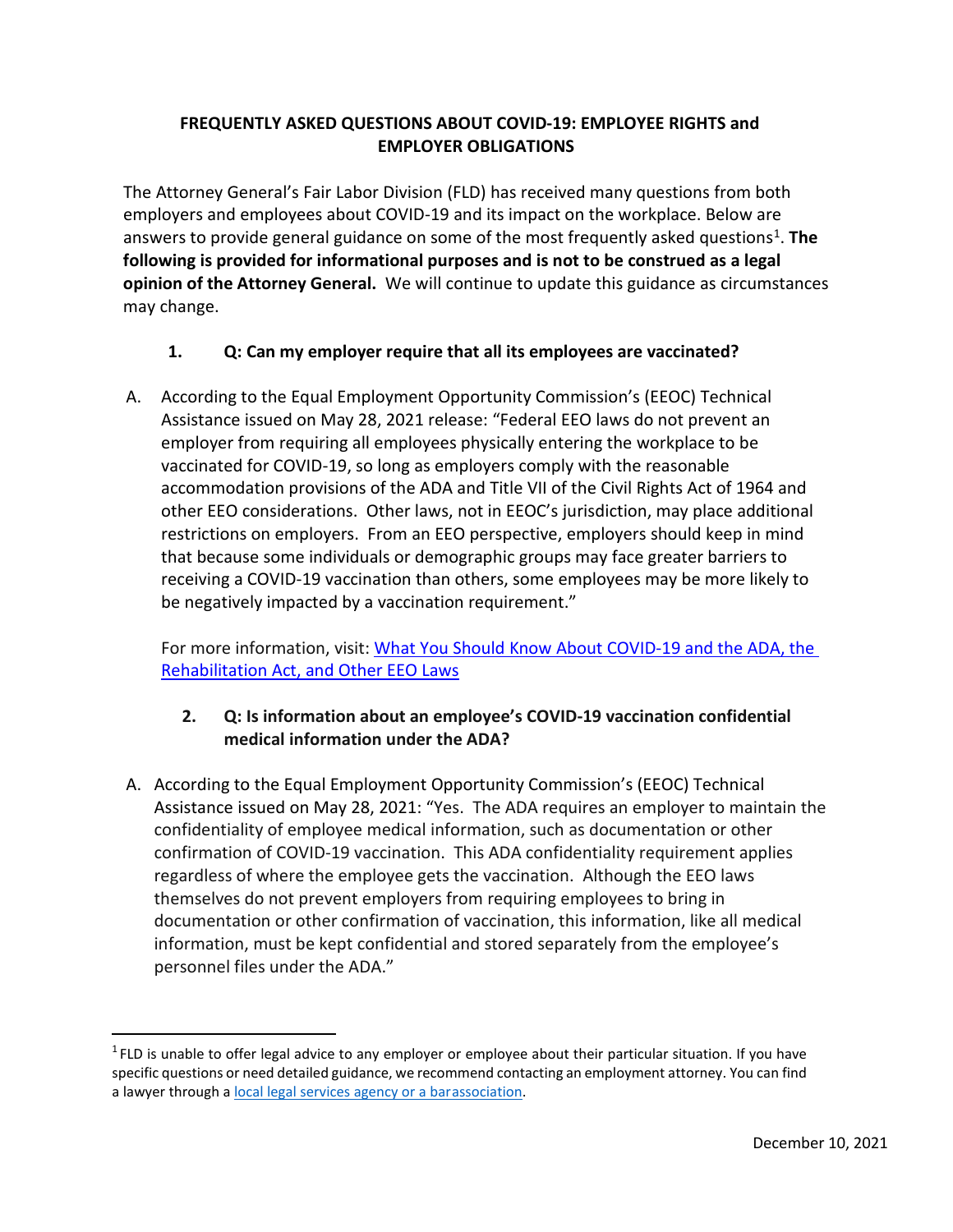For more information, visit: [What You Should Know About COVID-19 and the ADA, the](https://www.eeoc.gov/wysk/what-you-should-know-about-covid-19-and-ada-rehabilitation-act-and-other-eeo-laws)  [Rehabilitation Act, and Other EEO Laws](https://www.eeoc.gov/wysk/what-you-should-know-about-covid-19-and-ada-rehabilitation-act-and-other-eeo-laws)

# **3. Q: If my employer requires me to get the vaccine, am I supposed to pay for the vaccine**?

A. The vaccine is being provided free of charge to all individuals by the federal government. If you have insurance, it will be billed at no cost to you. However, you do not need to be insured to receive the vaccine. You will never be asked for a credit card number to make an appointment. You can get the vaccine even if you do not have insurance, a driver's license, or a Social Security number. For more information on the costs of the vaccine and what you need to make an appointment, please visit the Department of Public Health's [COVID-19 Vaccine](https://www.mass.gov/info-details/covid-19-vaccine-frequently-asked-questions) [Frequently Asked Questions a](https://www.mass.gov/info-details/covid-19-vaccine-frequently-asked-questions)nd their Guide on [How To](https://www.mass.gov/guides/how-to-prepare-for-your-covid-19-vaccine-appointment)  [Prepare for Your COVID-19 Vaccine](https://www.mass.gov/guides/how-to-prepare-for-your-covid-19-vaccine-appointment) [Appointment.](https://www.mass.gov/guides/how-to-prepare-for-your-covid-19-vaccine-appointment)

# **4. Q: If my employer requires me to get the vaccine, is the time spent getting the vaccine compensable working time**?

A. In Massachusetts, "working time" includes all time during which an employee is required to be on the employer's premises or at any other location. Therefore, if your employer mandates that you receive the vaccine at a specific location and/or on a specific date, this is likely to be considered "working time" and therefore is compensable. If your employer simply requires proof of a vaccine, but does not mandate when, where and how you obtain it, this is unlikely to be considered compensable time. For a formal opinion, please contact the Massachusetts Department of Labor Standards at [dlsfeedback@state.ma.us.](mailto:dlsfeedback@state.ma.us)

# **5. Q: Is my travel time to and from the vaccination site compensable time? Does my employer have to reimburse me for mileage**?

A. If an employee who regularly works at a fixed location is required to report to a location other than his or her regular work site, the employee must be compensated for all travel time in excess of his or her ordinary travel time between home and work and must be reimbursed for associated transportation expenses. Therefore, if your employer mandates that you receive the vaccine at a specific location and/or on a specific date, travel time and travel expenses may be compensable. If your employer simply requires proof of a vaccine, but does not mandate when, where and how you obtain it, travel to and from the vaccination site is unlikely to be considered compensable time. For a formal opinion, please contact the Massachusetts Department of Labor Standards at [dlsfeedback@state.ma.us.](mailto:dlsfeedback@state.ma.us)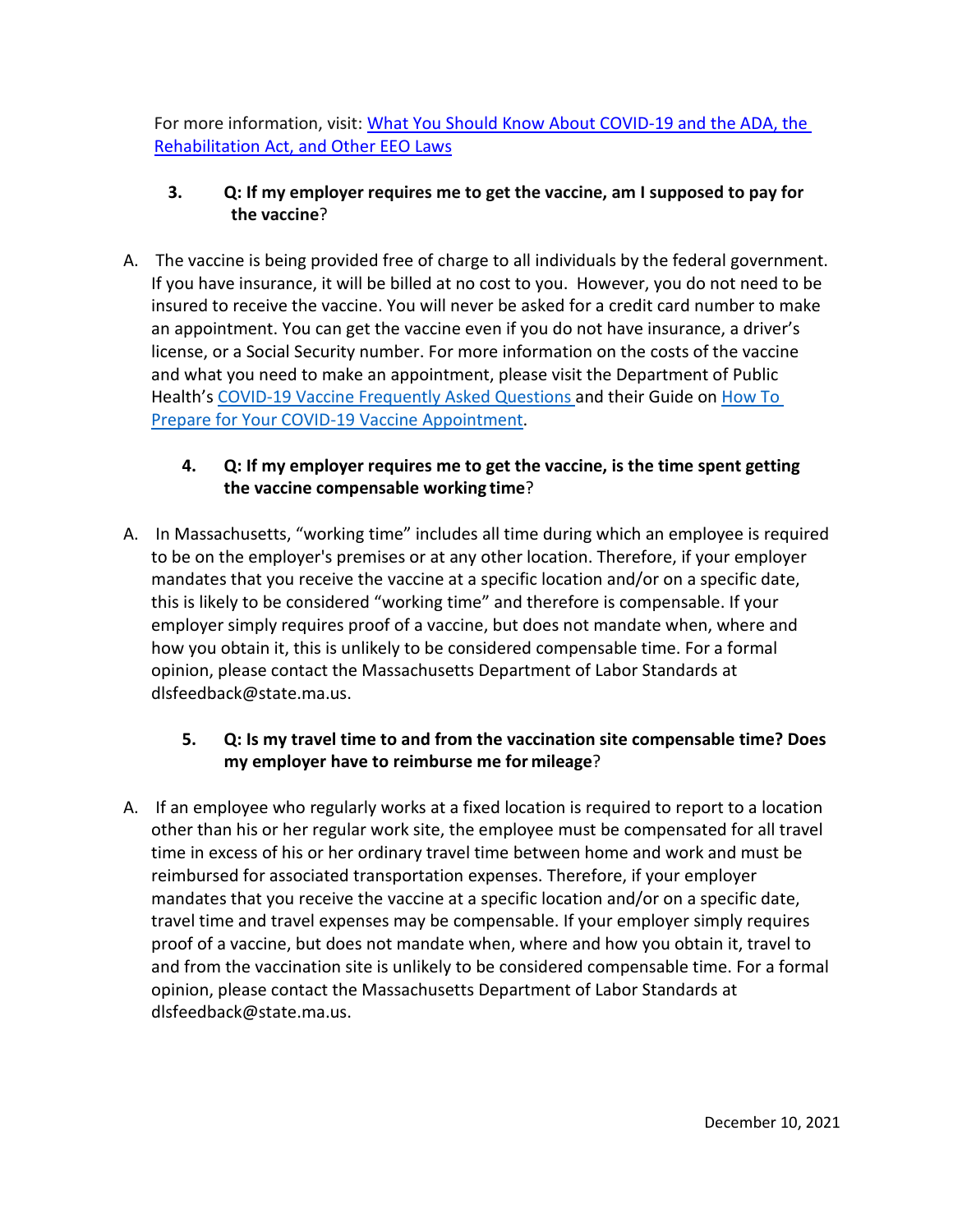- **6. Q: If my employer permits me to choose to get weekly tests and wear face coverings, rather than to get the vaccine, does my employer have to pay for the testing?**
- A: Generally, an employer in Massachusetts cannot take a deduction from an employees' pay (or require employees to pay) unless there is a valid attachment, assignment or setoff as described in G.L. c. 149, §150, which is defined as a "*clear and established debt*", commonly known as a valid setoff. If an employee has opted for an allowable testing alternative to getting a vaccine under an employer policy, and the employer simply requires a test result, but does not mandate when, where and how the employee obtains it, it is unlikely that the employer needs to bear the cost of the test. It should be noted that free testing is still widely available in Massachusetts. Please visit: [https://www.mass.gov/info-details/find-a-covid-19-test.](https://www.mass.gov/info-details/find-a-covid-19-test)
	- **7. Q: If my employer permits me to choose to get weekly tests and wear face coverings, rather than to get the vaccine, does my employer have to pay for the face coverings?**
- A: Generally, an employer in Massachusetts cannot take a deduction from an employees' pay (or require employees to pay) unless there is a valid attachment, assignment or setoff as described in G.L. c. 149, §150, which is defined as a "*clear and established debt*", commonly known as a valid setoff. If an employee has opted for an allowable testing alternative to getting a vaccine under an employer policy, unless the employer is mandating that the employee wear a specific face covering (such as one that bears a company logo) or type of face covering with special features (such as a respirator) it is unlikely that the employer needs to bear the cost of the face coverings. The more prescriptive an employer is about the face coverings required to be worn by employees, the more the face covering may become akin to a uniform or PPE in the context of the wage and hour laws. Employers cannot charge employees for uniforms or PPE.
	- **8. Q**: **If my employer permits me to choose to get weekly tests and wear face coverings, rather than to get the vaccine, does my employer have to pay me for the time it takes to get the test?**
- A: In Massachusetts, "working time" includes all time during which an employee is required to be on the employer's premises or at any other location. If an employee has opted for an allowable testing alternative to getting a vaccine under an employer policy, and the employer simply requires a test result, but does not mandate when, where and how the employee obtains it, this is unlikely to be considered compensable time. For a formal opinion, please contact the Massachusetts Department of Labor Standards at [dlsfeedback@state.ma.us.](mailto:dlsfeedback@state.ma.us)
	- **9. Q: If I'm required to get the vaccine and have a reaction or do not feel well after getting the vaccine and do not have any more available earned sick time**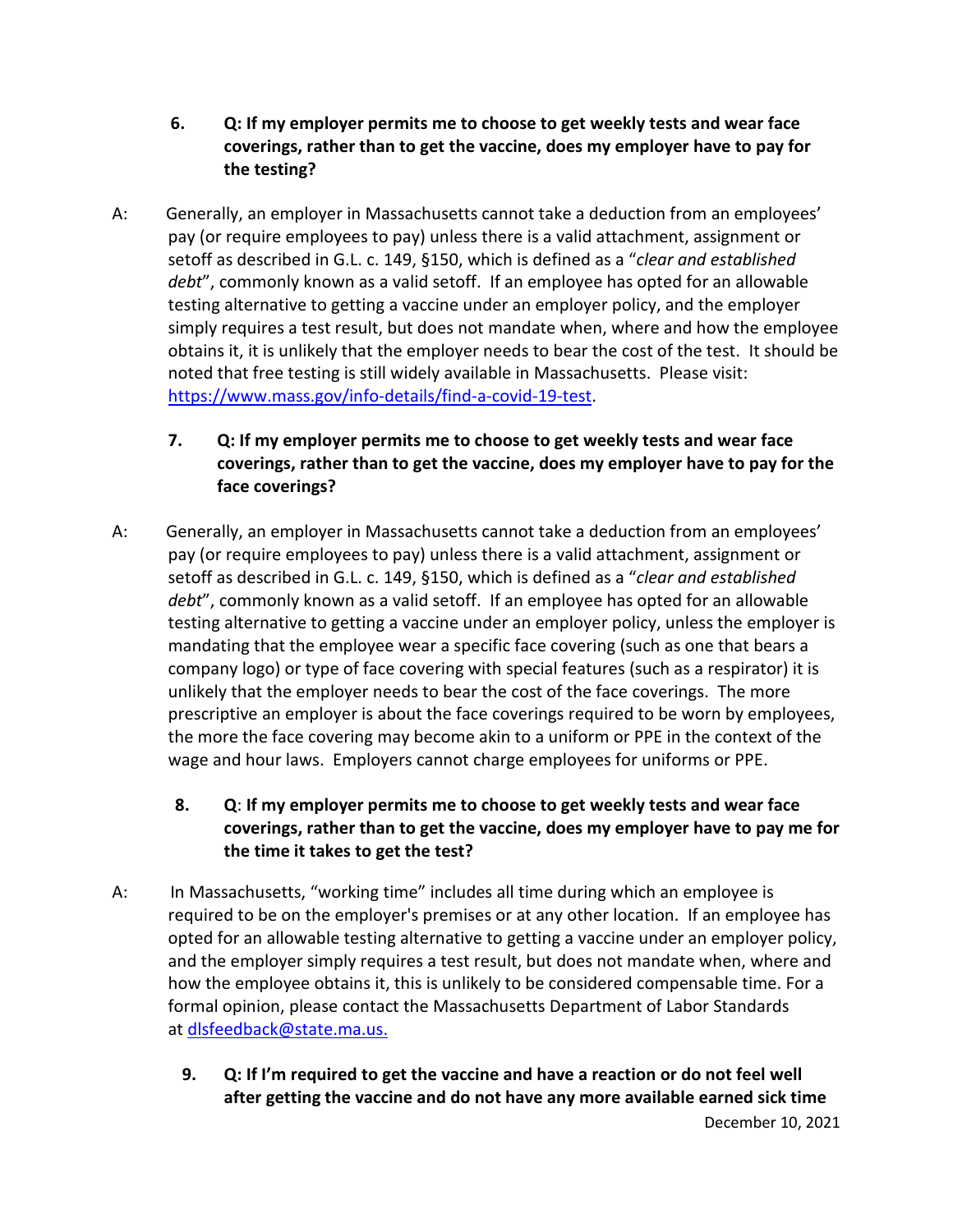#### **hours, will I be compensated for my missed work**?

A. Most workers in Massachusetts have the right to earn and use up to 40 hours of jobprotected sick time per year to take care of themselves and certain family members. Workers mu[st earn at le](https://www.mass.gov/info-details/massachusetts-law-about-employment-termination)ast one hour of earned sick leave for every 30 hours worked. If your employer has [11 or more employees, this sick leave](https://www.mass.gov/how-to/file-a-civil-rights-complaint) must be paid. Using earned sick time to cover absence from work due to feeling ill after receiving a vaccine is an allowable use of earned sick leave in Massachusetts. For more information on the Massachusetts Earned Sick Time Law, please visit the Attorney General's [earned sick](https://www.mass.gov/info-details/earned-sick-time)  [time webpage.](https://www.mass.gov/info-details/earned-sick-time) If an employee has exhausted all earned sick time hours, please visit this [webpage](https://www.mass.gov/service-details/rights-for-quarantined-essential-workers) to see potential available options for job-protected and/or paid leave.

### **10. Q: Can I apply for unemployment insurance benefits if I'm out of work dueto COVID-19?**

A. Employees have a right to apply for unemployment insurance benefits if they are discharged (laid off or fired) or if they are partially unemployed<sup>[2](#page-3-0)</sup>. They cannot be forced to use their earned sick time before applying for unemployment. Most employees who are out of work due to COVID-19 should be eligible for unemployment insurance benefits.

Please [visit this website](https://www.mass.gov/lists/unemployment-and-covid-19) for the latest information, or contact the DUA at 877-626-6800.

# **11. Q: If an employer temporarily lays off its employees, do employees have a right tobe paid in full on the day of layoff?**

A. Yes, when an employee is temporarily laid off, they have a right to be paid all of their earned wages, including all accrued vacation pay, on that same day. If an employee voluntarily agrees to save accrued vacation for later use, the AGO will not take enforcement action for untimely payment of vacation pay, although our office does not have control over private litigation.

If the employer and employee wish to continue the employment relationship by means of a furlough in order to, for example, maintain health insurance, disability insurance, retirement and other benefits, AGO will not consider it to be a discharge from employment for purposes of the Wage Act. Therefore, earned and accrued vacation pay need not be paid out upon the date of furlough. If, however, the employee wishes to separate from employment, all earned wages must be fully paid on the next regular pay day.

<span id="page-3-0"></span> $<sup>2</sup>$  If an employee's hours or earnings have been reduced by more than 1/3, they may be eligible to collect</sup> unemployment benefits.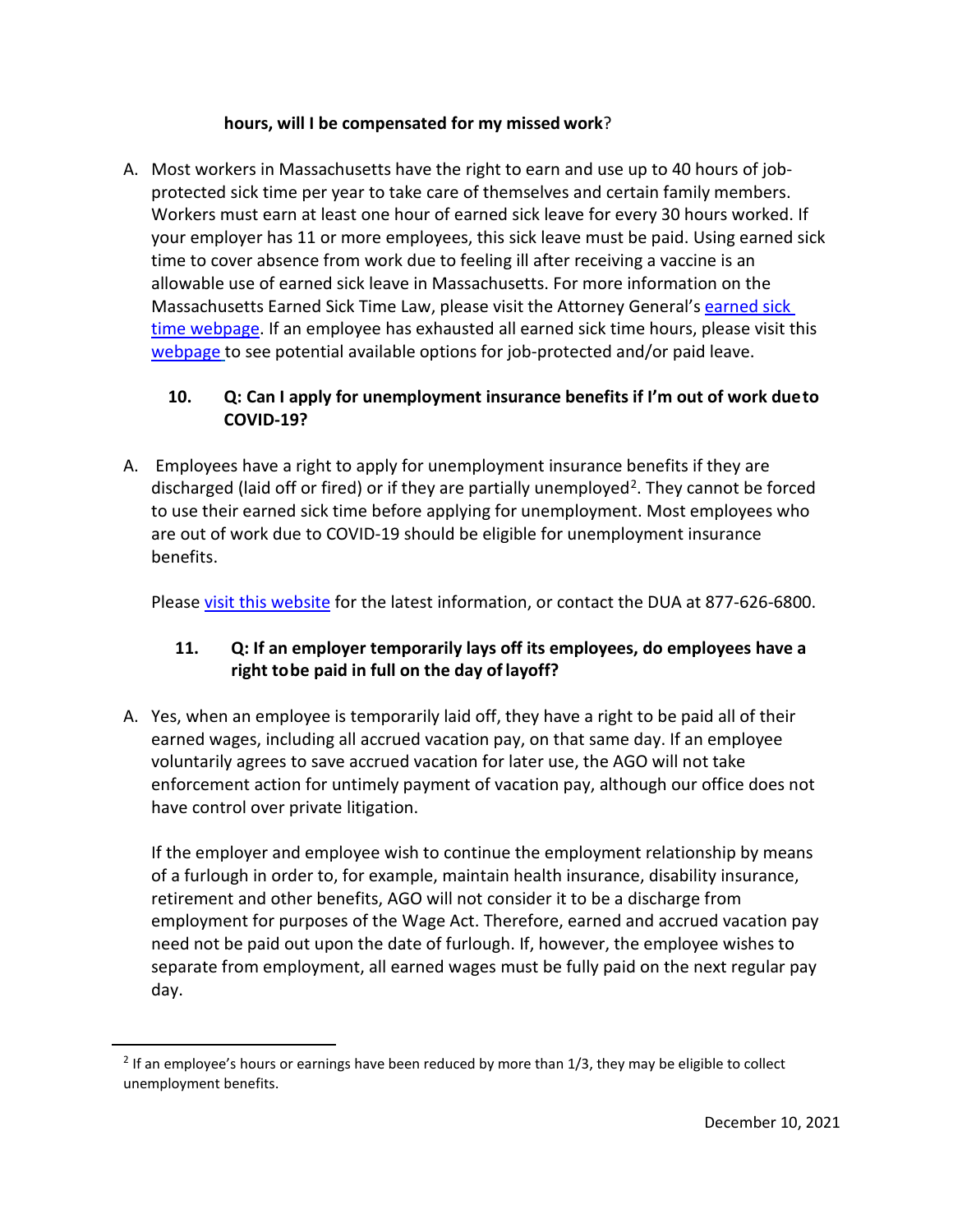If the employer becomes unable to continue contributions towards employee benefits plans, then AGO will consider when that event occurs to be the effective date of discharge. The employee always maintains the right to terminate the relationship at any time and trigger the employee's right to full payment on the next regular pay day.

# **12. Q: Can an employer pay its employees late if they are shut down or operating at reduced capacity due to COVID-19?**

A. No, employers must pay employees on the day of discharge (shut down) or within 6-7 days of the end of a pay period, depending on how many days per week employees work.

### **13. Q: Can an employer require an employee to stay out of work or make them leave work because they are too sick to work?**

A. Yes, an employer can tell an employee not to come to work. An employer can also require an employee to leave work if they are sick. The employee must still be paid their regular wage for the hours they were at work before the employer sent them home. Employees may also be eligible for paid sick leave under the Massachusetts Earned Sick Time Law.

# **14. Q: Can an employer require an employee to stay out of work because the employee or one of their family members may have been exposed to COVID-19 but public health officials or healthcare providers have not recommended or required a quarantine?**

A. Yes, an employer can tell an employee not to come to work. We encourage employers to allow employees to use earned sick time in this situation.

For certain salaried employees (i.e., EAP exempt<sup>3</sup>), employers must pay their full salary when they have worked any part of a work week. *See also* COVID-19 or Other Public Health Emergencies and the Fair Labor Standards Act Questions and Answers, United States Department of Labor, available at [https://www.dol.gov/agencies/whd/flsa/pandemic.](https://www.dol.gov/agencies/whd/flsa/pandemic)

**15. Q: When can I use Earned Sick Time (EST) if I miss work due toCOVID-19?**

<span id="page-4-0"></span><sup>&</sup>lt;sup>3</sup> EAP exempt" means that the employee qualifies as exempt from overtime as a bona fide Executive, Administrative, or Professional employee under Massachusetts and federal law. *See* Fact Sheet #17A: Exemption for Executive, Administrative, Professional, Computer & Outside Sales Employees Under the Fair Labor Standards Act (FLSA), available at [https://www.dol.gov/sites/dolgov/files/WHD/legacy/files/fs17a\\_overview.pdf.](https://www.dol.gov/sites/dolgov/files/WHD/legacy/files/fs17a_overview.pdf) Massachusetts looks to the analogous federal law for guidance with respect to interpretations of the EAP exemption. M.G.L. c. 151, § 1A(3); 454 C.M.R. § 27.03(3).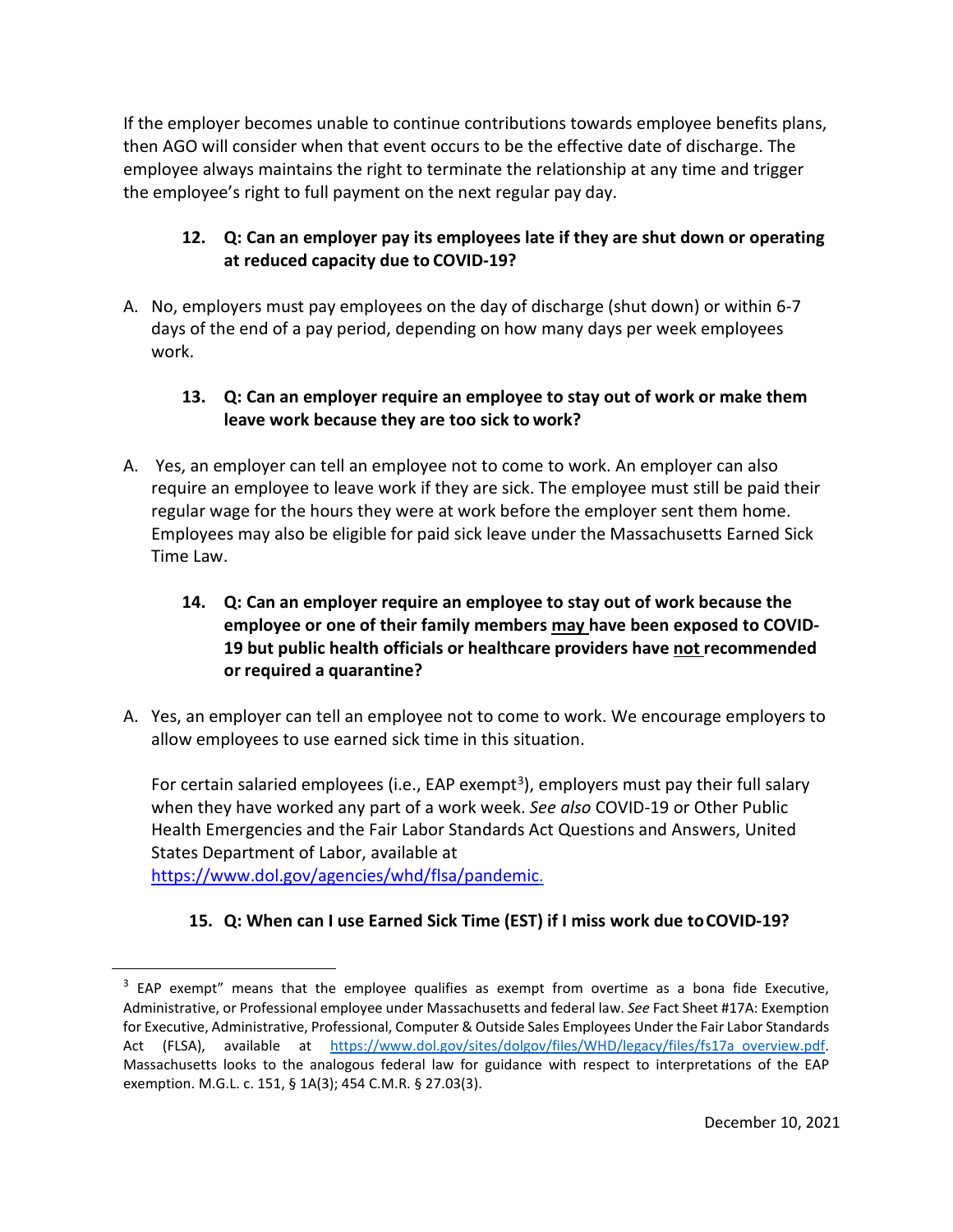A. Most employees in Massachusetts have the right to earn and use up to 40 hours of jobprotected sick leave per year to take care of themselves and certain family members. Employees must earn at least one hour of earned sick leave for every 30 hours worked. For an overview of Earned Sick Time in Massachusetts, visit [https://www.mass.gov/info](https://www.mass.gov/info-details/earned-sick-time)[details/earned-sick-time.](https://www.mass.gov/info-details/earned-sick-time)

| <b>Situation</b>                                                                                                                                              | <b>Can I use Earned Sick Time?</b>                                                                                                                                                   |
|---------------------------------------------------------------------------------------------------------------------------------------------------------------|--------------------------------------------------------------------------------------------------------------------------------------------------------------------------------------|
| Public health officials or healthcare<br>providers require an employee or a family<br>member to quarantine.                                                   | Yes                                                                                                                                                                                  |
| Public health officials or healthcare<br>providers recommend that an employee or<br>family member quarantine and employee<br>follows the recommendation.      | Yes.                                                                                                                                                                                 |
| An employee misses work because their<br>child's school is closed due to an order from<br>a state or local authority because of a<br>COVID-19-related matter. | We encourage employers to allow use of<br>Earned Sick Time, accrued vacation or other<br>paid time off during this public health crisis<br>even if Earned Sick Time is not required. |

# **16. Q: Do employees have to be paid if a business temporarily shuts down due toCOVID- 19?**

A. In general, **hourly employees** do not have to be paid when they do not work. There are a few very specific exceptions that are beyond the scope of this FAQ. Consult an attorney if you need more detailed answers. We encourage employers to allow employees to use earned sick time in these situations. If employees are asked to stay home, they may apply for unemployment.

For **salaried employees** who are EAP exempt from overtime requirements:

- If the business shuts down for an **entire week**: no pay is required providedthe employee has not performed ANY work during thatweek.
- If the business shuts down for **only part of the week:** full pay is required. The employer may require employees to use vacation or other paid time off for the part of the week the business is closed for an entire day to ensure full weekly salary. *See also* COVID-19 or Other Public Health Emergencies and the Fair Labor Standards Act Questions and Answers, United States Department of Labor, available at<https://www.dol.gov/agencies/whd/flsa/pandemic>
- **Salaried employees paid on a fluctuating work week basis** generally must be paid their full guaranteed salary when they have performed work during thatweek.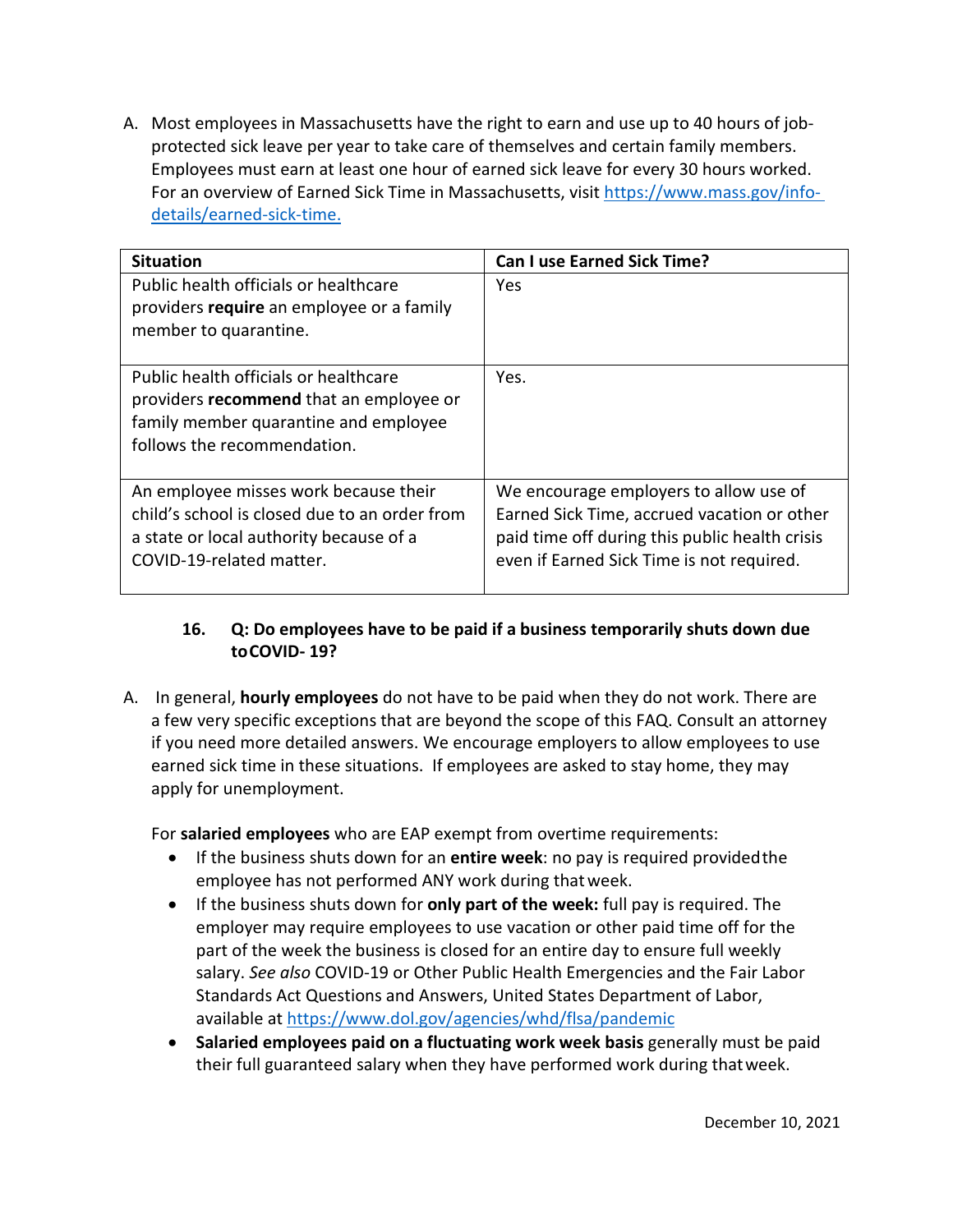### **17. Q: I'm an independent contractor. Is there any help forme?**

A. We know that independent contractors and self-employed individuals areimpacted by the health and economic impacts of the COVID-19 pandemic. Please [visit this website](https://www.mass.gov/info-details/cares-act-extension-and-changes-to-unemployment-benefit-programs) for the latest information, or contact the DUA at 877-626-6800.

You may find information about food, cash and housing assistance [here.](https://www.mass.gov/topics/health-social-services)

# **18. Q: I own a small business, what relief options are available tome?**

A. The Commonwealth of Massachusetts has made millions of dollars available to support businesses weathering the economic effects of the COVID-19 crisis, through new and existing programs. Please visit the following site for information about resources that may be available to you: [https://www.mass.gov/guides/assisting-small-businesses](https://www.mass.gov/guides/assisting-small-businesses-during-the-covid-19-crisis)[during-the-covid-19-crisis .](https://www.mass.gov/guides/assisting-small-businesses-during-the-covid-19-crisis)

The Department of Unemployment Assistance administers a program called WorkShare which is an alternative for employers faced with a cut in workforce. Employers can divide available work between affected employees instead of laying off workers. It allows employees to receive a part of their unemployment insurance benefits while working reduced hours. Please visit the following site for more information about WorkShare: [https://www.mass.gov/topics/workshare-program.](https://www.mass.gov/topics/workshare-program)

# **19. Q: I was approved for Pandemic Unemployment Assistance (PUA) benefits and was receiving payments, but they have stopped unexpectedly. What should Ido?**

- A. According to the **[Department of Unemployment Assistance](https://www.mass.gov/dua)** (DUA), an interruption in PUA benefits *may* be the result of an identity issue or fraud hold on your claim. You should log into your **[Pandemic Unemployment online](https://ui-cares-act.mass.gov/PUA/_/)** account and submit/attach two forms of identification to your claim. *You must submit both at the same time*. The documents must be valid, clear, legible, and unaltered and you must provide a picture of both the front and the back of each document. If you have any questions about this process, you should contact the DUA call center at (877) 626-6800. The documents that DUA will accept are:
	- A government-issued document that has your Social Security Number on it. Typically, this would be your Social Security card. If you do not have your original SocialSecurity card, you can provide another government-issued document that has your name and your full Social Security card number on it, like your W-2 or Form 1099. Alternatively, you can apply to the Social Security Administration for a replacement Social Security card at **<https://ssa.gov/ssnumber/>**
	- Your Driver's License, State ID, passport, *or* some other government-issued